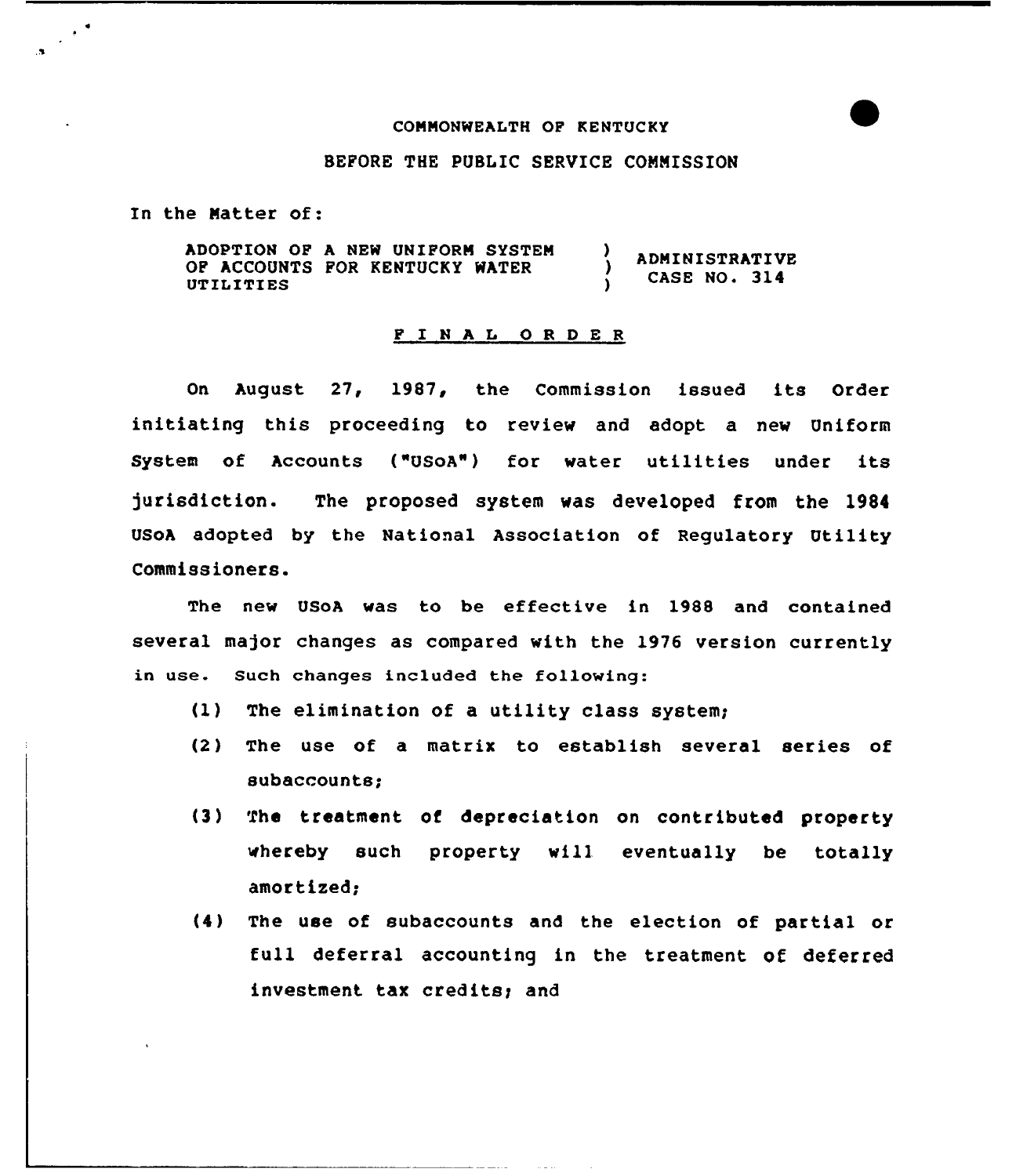{5) The development of three categories in which to classify deferred income taxes: accelerated amortization, liberalized depreciation and other.

 $\sim$   $^{\circ}$ 

As a result of this proceeding comments were received from several interested parties and affected utilities. <sup>A</sup> public hearing was held on December 1, 1987 followed by an informal conference held on December 11, 1987. Those in attendance at these meetings were as follows:

K. Gail Leeco for the Attorney General's Division of Utility Rate Intervention;

James N. Honaker for Dewitt and Kenton County Water Districts;

Spencer Coates, CPA, and Charles English for Warren County

District and the Kentucky Rural Water Association; Gary Larimore for the Kentucky Rural Water Association; and Joe Liles for Simpson County, Grayson County, Butler County,

and Warren County Water Districts.

The following is a summary of the agreements reached by the staff and the parties of record in attendance at the informal conference:

1. There will be separate USOAs for private and public utilities.

2. There will be a separate Class <sup>C</sup> USoh (for private and public utilities) with no matrix included.

3. Class <sup>A</sup> utilities will be those with gross operating revenues greater than \$750,000g Class <sup>C</sup> utilities will be those with gross operating revenues of less than \$200,000 or with 400 or

 $-2-$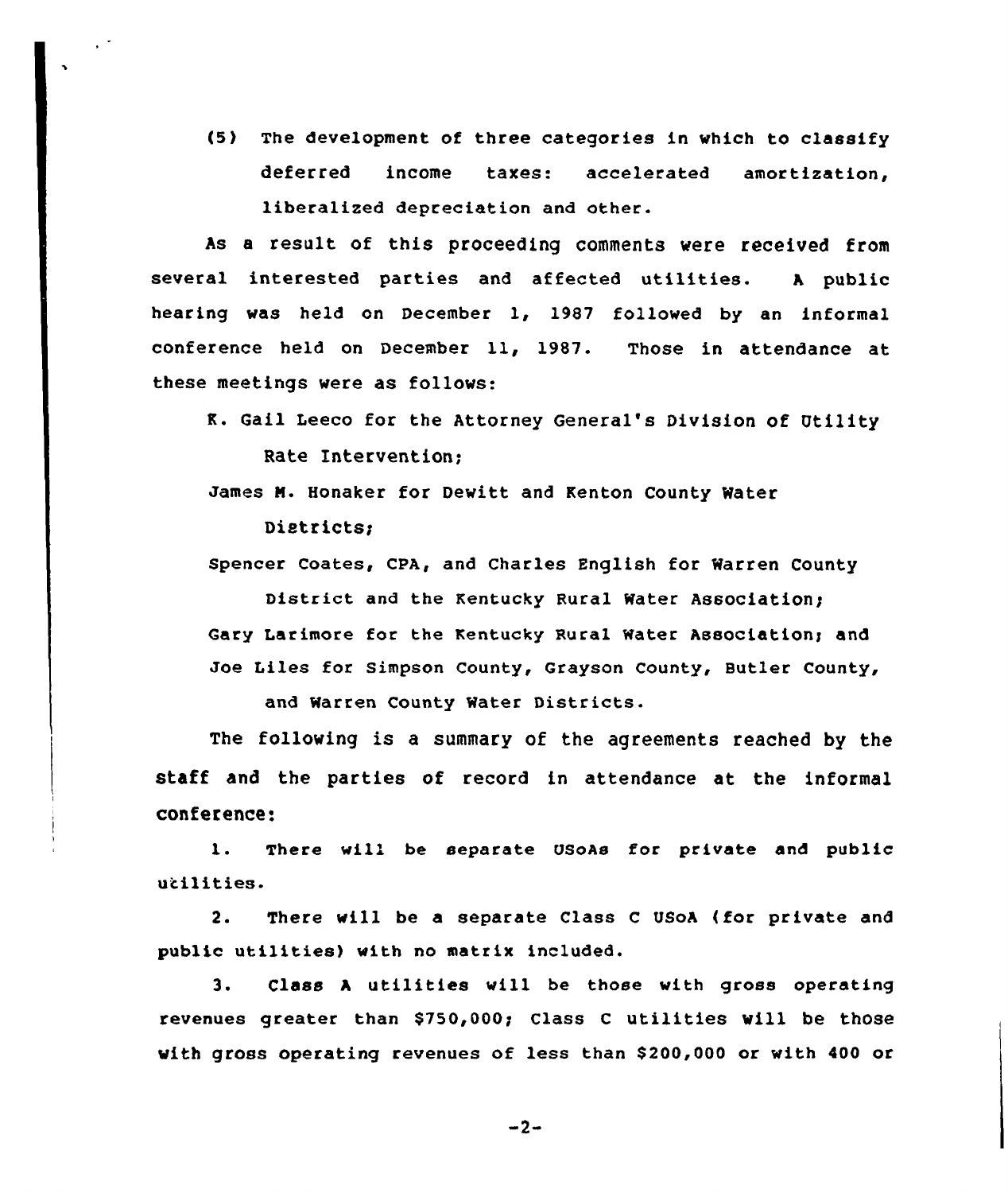fewer customers; and Class B will include utilities which are neither <sup>A</sup> nor C-

4. Class <sup>h</sup> and 8 utilities will use similar systems of accounts as originally proposed by the Commission in its Order initiating this proceeding.

5. Contributions in aid of construction for publicly-owned utilities vill not be amortized and depreciation expense will not be shown net of depreciation on contributions in aid of construction on the income statement.

6. The adoption of the new USoh should be postponed until 1989.

7. Proposed Annual Report forms will accompany the revised systems.

On January 6, 1988, the Commission entered an interim Order which adopted revisions to its proposed USoA and called for revised USoAs and report forms to be issued on or before March 31, 1988.

In its Order of Narch 25, 1988, the Commission issued copies of the revised USOAs and report forms to all parties of record for their review. No comments requesting additional revisions have been filed. The Commission, after careful review of the revised documents, is of the opinion that they should be accepted and should be effective for accounting purposes January 1, 1989 and for reporting purposes effective with the December 31, 1989 Annual Report.

 $-3-$